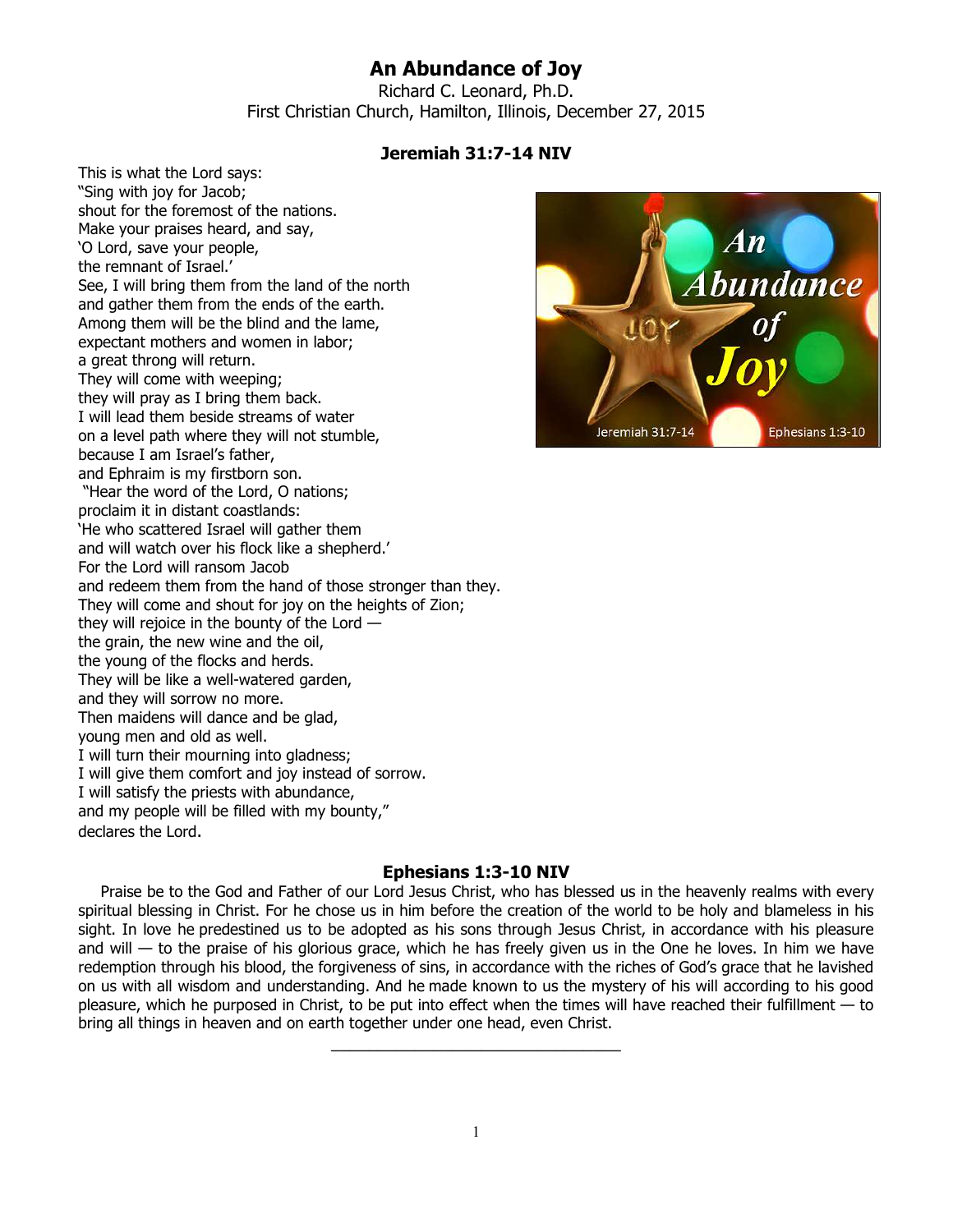From the 31st chapter of the prophecy of Jeremiah: This is what the Lord says: "Sing with joy for Jacob; shout for the foremost of the nations. Make your praises heard, and say, 'O Lord, save your people . . .' They will come and shout for joy on the heights of Zion; they will rejoice in the bounty of the Lord Then maidens will dance and be glad, young men and old as well. I will turn their mourning into gladness; I will give them comfort and joy instead of sorrow."

One prominent theme runs through this passage from the prophecy of Jeremiah: *rejoicing, joy, gladness* because of what the Lord will do for his people. But for Jeremiah and his listeners, about 600 years before Christ, this joy had to be the anticipation of future events. Things weren't going well for the kingdom of Judah in Jeremiah's time. The powerful Babylonians, under Nebuchadnezzar, were about to overrun the land and carry its leaders into captivity. Within a few short years Jerusalem and the temple of Solomon would be burnt to the ground, and then Jeremiah himself would be taken to Egypt to die in exile.

But the prophets of Israel always look ahead to the fulfillment of God's long-range purposes. The Lord's people had sinned against him, but he wasn't through with them yet. The days would come when the Lord would make *a new covenant* with them, and renew his promise: "I will be their God, and they shall be my people" (Jeremiah 31:33). Furthermore, the Lord would give Jeremiah this word: "I will cause a righteous Branch to spring forth for David; and he shall execute justice and righteousness in the land" (Jeremiah 33:15).

"They will come and **shout for joy** on the heights of Zion; they will **rejoice** in the bounty of the Lord Then maidens will dance and **be glad**,



God would act to restore to his faithful ones that which the sin of their leaders had taken from them: that loving relationship of sonship, that special role of servanthood to which they had been called in their forefather Abraham, to whom God had said, "By you all the families of the earth shall bless themselves." (Genesis 12:3).

Yes, the prophets of Israel, like Jeremiah, look forward to the fulfillment of God's long-range plan. As the prophet Amos said, "Surely the Lord God does nothing, without revealing his secret to his servants the prophets" (Amos 3:7). The prophets see through the sad and unpromising events of their own time to the greater promise of God's salvation. And that anticipated fulfillment is cause for rejoicing.

But the prophets don't always see the details of God's plan. When the Lord told him, "I will turn their mourning into gladness; I will give them comfort and joy instead of sorrow," could Jeremiah have known that the birth of a baby in the manger of Bethlehem, six centuries later, would be the way God would begin to bring his plan to completion?

 In the hindsight of history we understand why it was appropriate for Jeremiah to proclaim gladness and rejoicing, an abundance of joy. For that's our response to the Gospel message: "The Word became flesh and dwelt among us, full of grace and truth; we have beheld his glory, glory as of the only Son from the Father" (John 1:14). Hearing once again the story of Christmas, we can act on Jeremiah's words: "Sing with joy for Jacob . . . Make your praises heard . . . dance and be glad . . . I will turn their mourning into gladness; I will give them comfort and joy instead of sorrow." Such abundance of joy is appropriate for us because of what God has done to redeem us in Christ. And so we sing,

Good Christian men, rejoice With heart and soul and voice. Give ye heed to what we say: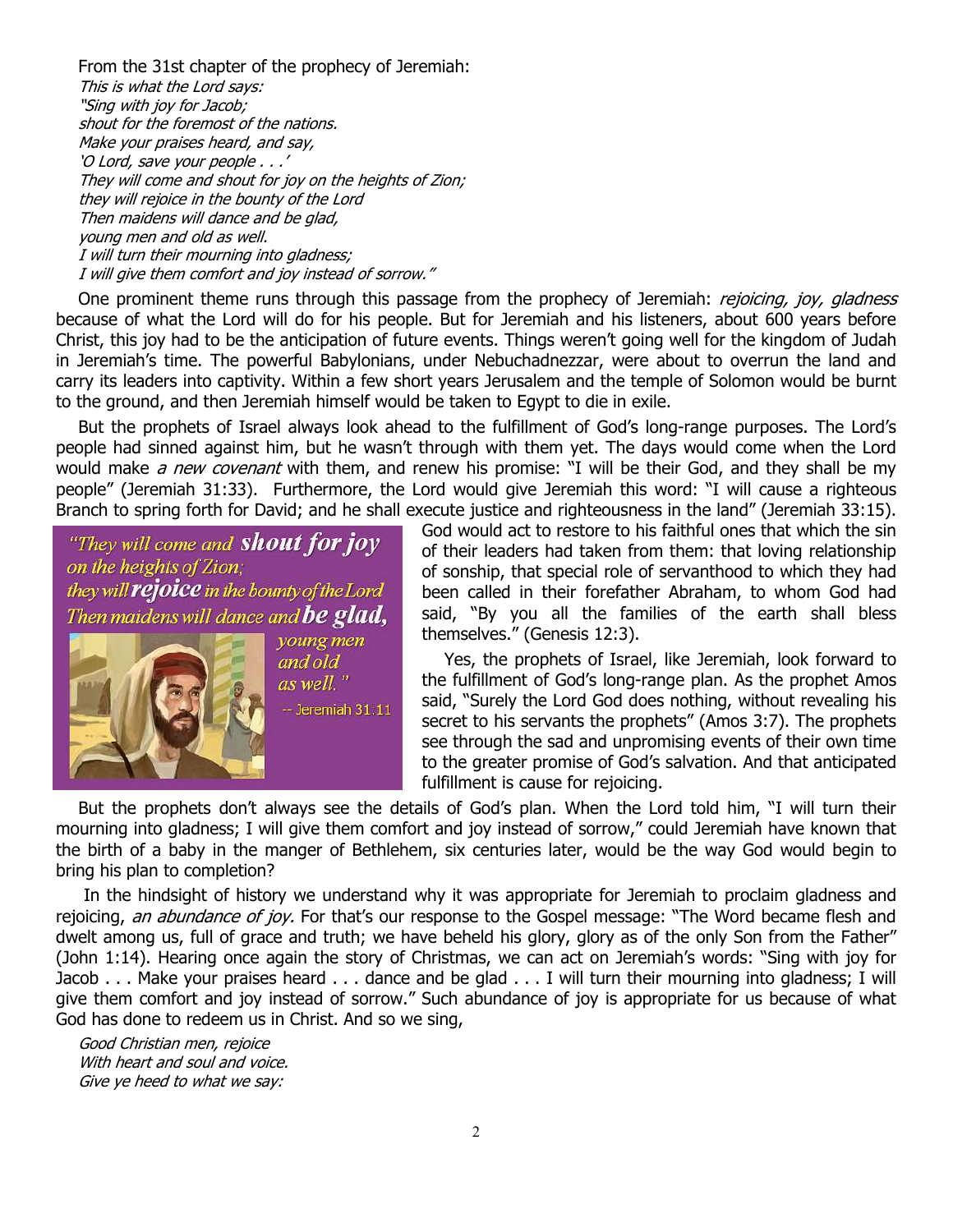News! News! Jesus Christ is born today. Now ye hear of endless bliss. Joy! Joy! Jesus Christ was born for this. Now ye need not fear the grave: Peace! Peace! Jesus Christ was born to save.

And guess what? We're not the only ones rejoicing over the birth of a Savior. The joyful cries don't just echo across the face of a sin-sick and weary earth! For Scripture tells us that the hosts of heaven join in singing "Glory to God in the highest, and on earth peace to men of good will." And — this will blow you away — God is rejoicing too! "The Lord, your God, is in your midst, a warrior who gives victory; he will rejoice over you with gladness, he will renew you in his love; he will exult over you with loud singing as on a day of festival." (Zephaniah 3:17-18).



Have you ever thought that when we sing and rejoice over what the Lord has done for us, God sings too? Listen to what Paul says about God in our Scripture reading from the Letter to the Ephesians: "In [Jesus the Messiah] we have redemption through his blood, the forgiveness of sins, in accordance with the riches of

"In him we have redemption through his blood, the forgiveness of sins, in accordance with the riches of God's grace that he

*lavished* upon us with all wisdom and understanding."  $-$  Ephesians  $1:7-8$ 



God's grace that he *lavished upon us* with all wisdom and understanding" (Ephesians 1:7-8). God has *lavished his grace* upon us in the coming of his Son. He doesn't spare his love to us, but pours it out in abundance, and along with it an abundance of joy as he rejoices and sings over us!

"Now ye hear of endless bliss; Jesus Christ was born for this!" There's a joy, an abandon, in God's presence that we feel especially at Christmas time. We express it in many ways — through these decorations, the flowers, the Advent candles, the Christmas carols, the times of fellowship and festivity, the giving of gifts, the special food and drink. It's all wonderful, a response to the gift of new life in Christ, the grace God has lavished upon us!

But one thing concerns me, and that is this: Will we keep the joy of this festive time through the days, weeks and months of this coming year? The apostle Paul said, "For the kingdom of God is not food and drink but righteousness and peace and joy in the Holy Spirit" (Romans 14:17). Will we live in that same joy once Christmas is over? We were created to reflect God's glory. Will we carry the radiance of Christmas into the new year?

The Christian life is intended to be a life of joy in the Holy Spirit, the life of Jesus in our midst. Paul expressed this way: "Be filled with the Spirit, addressing one another in psalms and hymns and spiritual songs, singing and making melody to the Lord with all your heart" (Ephesians 5:18-19). When we experience the touch of the Lord, that's supposed to show in the way we express ourselves. Sourpuss Christians negate the Gospel. If the Holy Spirit truly has a hold on us, people will know it by the smile on our face, the spring in our step, the words of thanksgiving and praise on our lips. If we truly believe that the coming of Jesus has made a difference in our destiny, people will see it in the abundance of joy with which our lives overflow.

"Be filled with the Spirit, addressing one another in *psalms and hymns* and spiritual songs,



singing and making melody



to the Lord with all your heart."

 $-$  Ephesians  $5:18-19$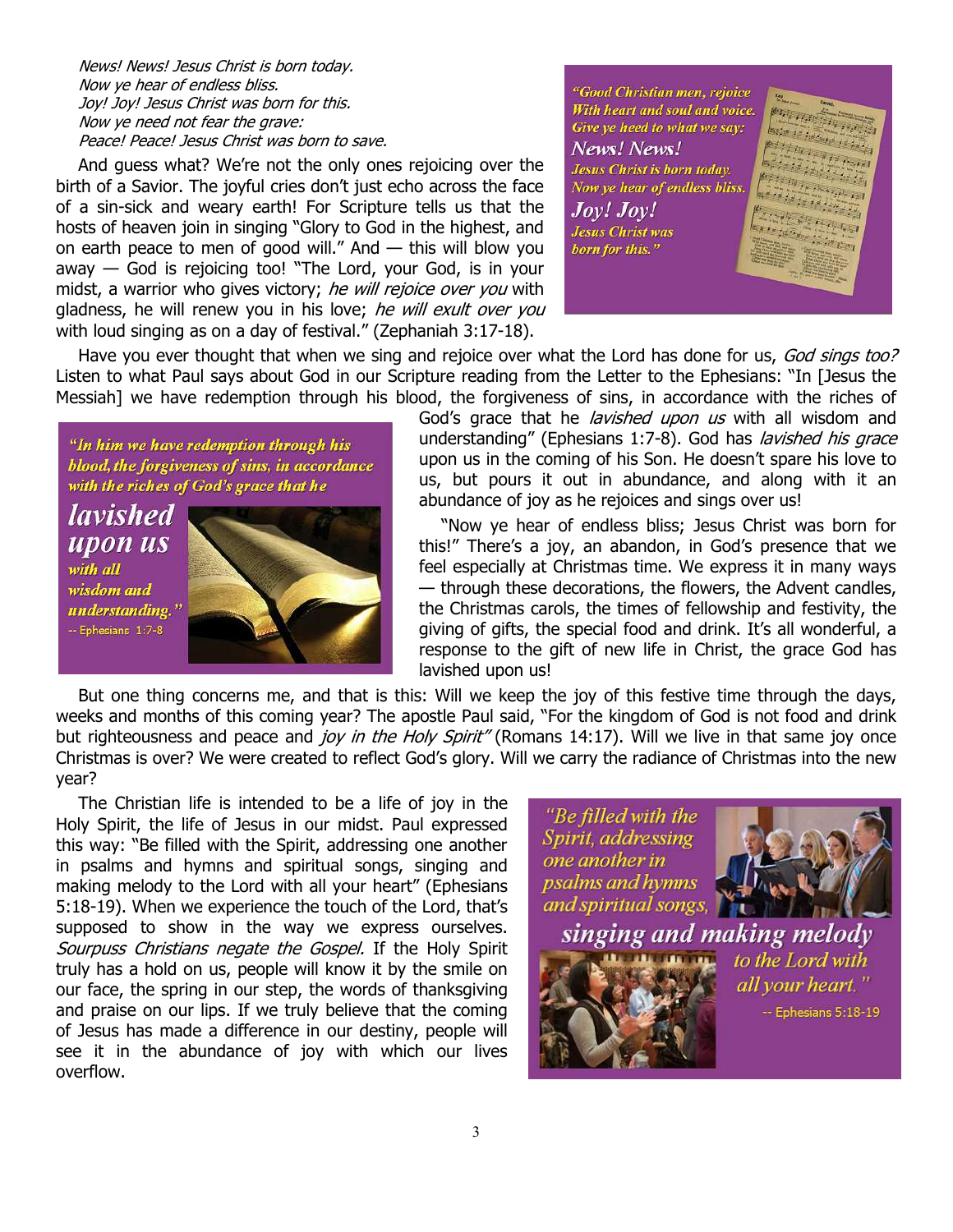We live in a culture where it's hard to be joyful, especially for men. Men are supposed to be macho, cool, unexpressive types like the cowboy heroes of the screen. It's okay for men to be *angry*, but when a man behaves joyfully we think he's a weirdo. It might be easier for women to have a joyful demeanor and not be thought to be playing with less than a full deck. So I guess there's a reason the carols say, "Good Christian men, rejoice!" or "God rest ye merry, *gentlemen.*" The compulsive, task-oriented male personality may need special encouragement in this regard.

But, quite frankly, I've known plenty of joyless women in the ranks of the church. (I could tell you some sad stories of encountering them as a pastor in my younger days — and, yes, believe it or not I did have younger days.) We all may need some help and encouragement in living with an abundance of joy. If we're going to know that life of gladness and rejoicing to which the Scriptures call us, then we may have to start practicing joyful behavior.

Now, we may think we're phonies if we act joyfully when we don't feel joyful, but joy can be learned just like any other type of behavior. In fact, being joyful is a command from the Lord, even if things are going badly: "Rejoice and be glad," Jesus says, "for your reward is great in heaven" (Matthew 5:12). A God-given principle of human behavior is at work here: our inward emotions are influenced by our outward actions. If we act joyfully, eventually we'll come to feel joyful.



I believe a good place to begin practicing the life of joy is in our Sunday worship services. I wouldn't want to try to worship as a poker-faced Christian — someone who loves the Lord, but goes through the worship time like a churchified zombie. Somewhere, Christians got the idea that worship is supposed to be a somber, colorless, unexpressive sort of activity, something so inward that it has little outward manifestation. But biblical worship is anything but that! Think of David, dancing before the Lord, singing the "new song." Think of the Psalmist's exhortation to "Lift up your hands to the holy place, and bless the Lord!" (Psalm 134:2). Think of the Israelites with their colorful festivals and processions.

And consider the New Testament church, where the unbeliever comes into the assembly, hears the word of

prophecy, and falls on his face saying, "God is really among you" (1 Corinthians 14:24-25). Think of Paul, who says, "I desire then that in every place the men should pray, lifting holy hands" (1 Timothy 2:8). Think of Jesus, who "rejoiced in the Holy Spirit" (Luke 10:21) when the disciples returned to him to report the effects of their preaching. The Greek word Luke uses to describe Jesus'

action, *angalliazo*, actually means "to dance around."

Biblical worship is a worship of *abandon*, filled with joy that manifests itself in activity you can see. When Ezra the priest and Nehemiah the governor brought the people of Judah together to renew their covenant with the Lord, they told them, "This day is holy to our Lord; and do not be grieved, for the joy of the Lord is your strength" (Nehemiah 8:10).

Many evangelicals regard Holy Communion as a solemn time when we focus on the sacrifice of Christ on the cross. It  $is$  a solemn time, but solemnity isn't the same as sadness. Holy Communion is a joyful time, because we share the emblems of Jesus' life among us: the bread and the cup, the



symbols of his body and blood. Paul calls this holy meal the Lord's Supper, but his words in Greek — kuriakon deipnon - could be translated as "imperial banquet."